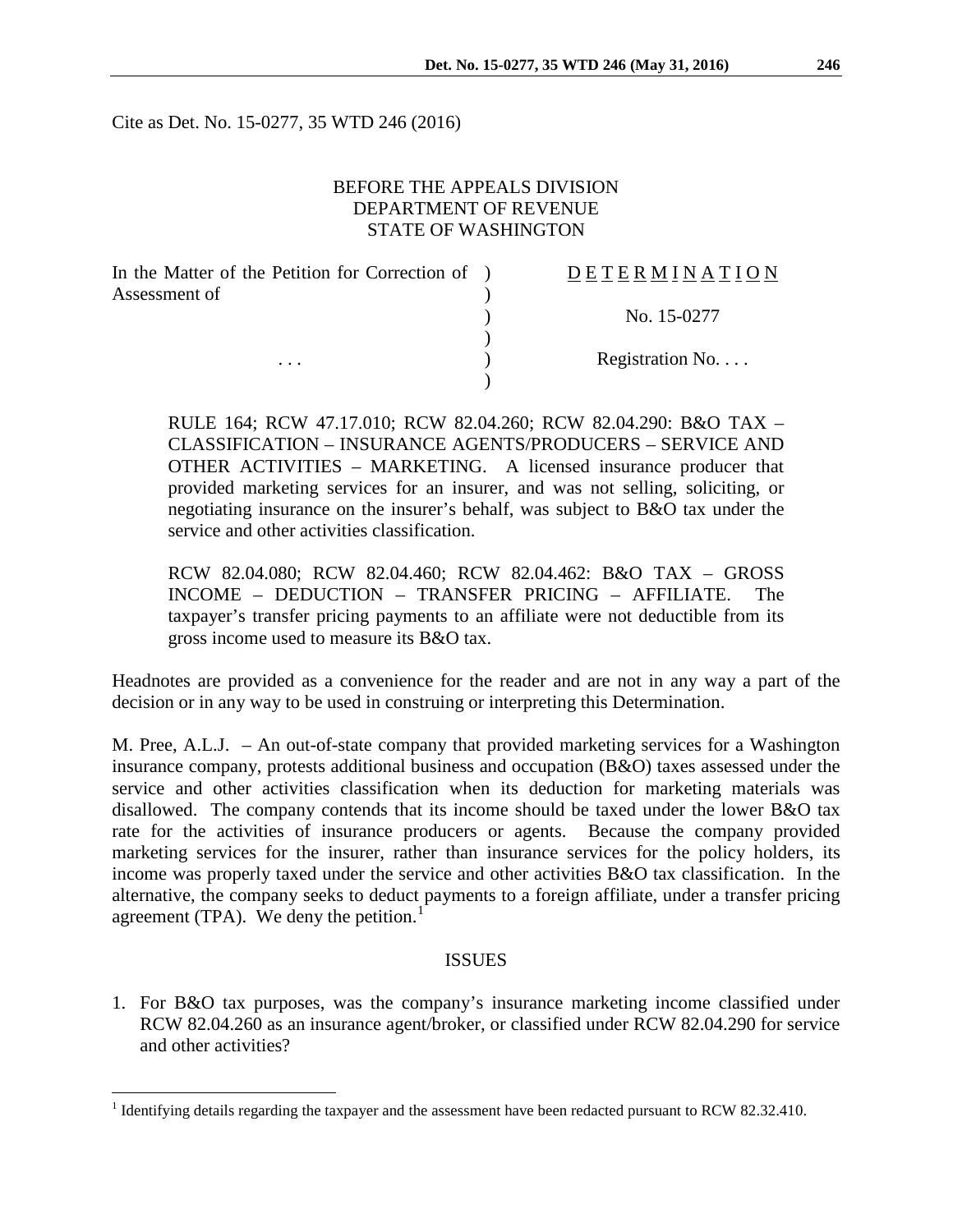2. Under RCW 82.04.080, could the company deduct payments to a foreign affiliate, under a TPA that it had with that affiliate?

### FINDINGS OF FACT

[Taxpayer] is an out-of-state corporation, licensed with the Washington State Office of the Insurance Commissioner (OIC) as an insurance producer. The taxpayer entered marketing assistance agreements (MAA) with Washington insurers to support sales of insurers' products in Washington. The taxpayer sent the insurers' policy holders materials soliciting additional insurance products. The insurers paid the taxpayer a commission based upon new premiums paid by the policy holders for the additional products. The taxpayer did not pay insurance premium taxes on the commissions.

In 2006, the taxpayer wrote the Department of Revenue (Department) regarding whether its Washington direct marketing activities were subject to Washington excise taxes. Department's Taxpayer Information and Education Section (TI&E) of its Taxpayer Services Division instructed the taxpayer to file excise tax returns and pay apportioned B&O taxes under the service and other activities classification. The taxpayer filed returns for the  $2<sup>nd</sup>$  and  $3<sup>rd</sup>$ Quarters of 2010 reporting the commission income and claimed "other" deductions for the marketing expenses that it paid.

In 2014, the Department's Taxpayer Account Administration Division (TAA) examined the taxpayer's returns and activities for the period from April 1, 2010 through December 31, 2010 (audit period). TAA disallowed the taxpayer's deductions, and on October 28, 2014, issued Document Number . . . . Document Number . . . assessed \$ . . . in B&O tax under the service and other activities classification, \$ . . . and \$ . . . in interest, and a \$ . . . five percent assessment penalty. With a  $\$\ldots$  credit for a 2014 payment, the assessment totaled  $\$\ldots$ . The taxpayer appealed.

During the examination, the taxpayer wrote TI&E again, this time requesting that it be classified as an Insurance Agent/Broker for B&O tax purposes. Noting that the taxpayer was a licensed insurance producer, TI&E agreed with the taxpayer. On December 30, 2014, after the assessment above was issued, TI&E instructed the taxpayer that its gross income was subject to B&O tax under the Insurance Producers/Title Insurance Agents; Surplus Line Brokers Commissions classification. The taxpayer requests that the Department recompute its tax liability at the lower rate under the Insurance Producers/Title Insurance Agents; Surplus Line Brokers Commissions classification.

The taxpayer explains that, in 2010, it agreed to target existing policy holders of a Washington insurer<sup>[2](#page-1-0)</sup> for accidental death coverage provided by the insurer. After the insurer provided the taxpayer a list of the policy holders, the taxpayer analyzed and refined the list, then prepared customized direct mail packages for specific policy holders. The taxpayer incurred and paid the marketing costs.

<span id="page-1-0"></span><sup>&</sup>lt;sup>2</sup> The taxpayer states that through an administrative oversight, that Washington insurer, ..., was not listed as an insurance provider on its filing with the Washington State Office of the Insurance Commissioner (OIC).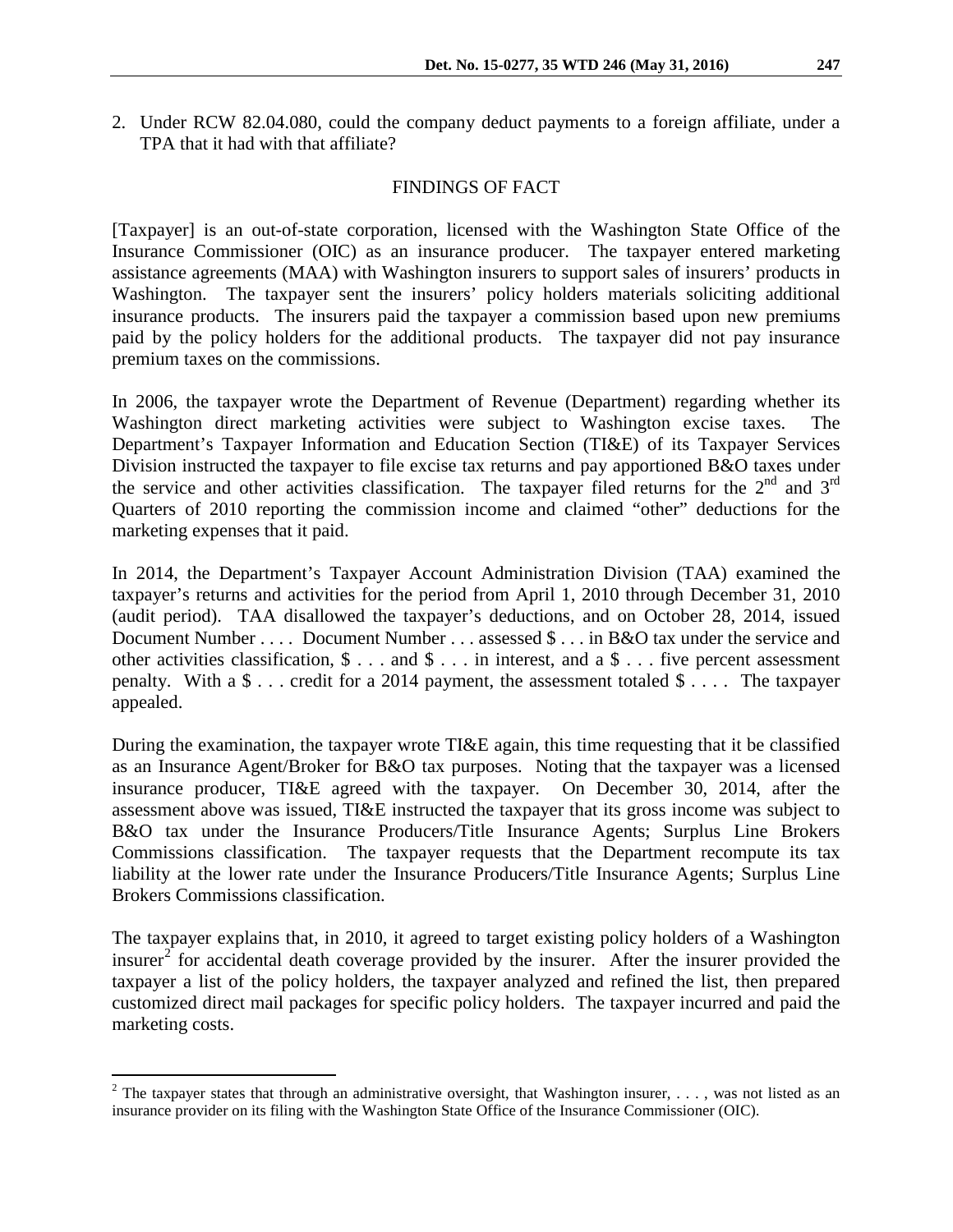The mailing did not name the taxpayer, only the insurer, whose president signed the cover letter. Similarly, only the insurer's name appeared on both the envelope's return address, and the enclosed business reply envelope. Policy holders were asked to sign an authorization form to pay an additional premium for an additional benefit (in this case, accidental death coverage). A toll free number was provided. The taxpayer explains that it paid a third party to process the returned authorization forms. The taxpayer has not provided any evidence that the policy holders had any knowledge that they were dealing with anyone other than the insurer when agreeing with insurer to pay additional premiums to obtain their accidental death benefit.

Finally, in the alternative, the taxpayer argues that if its income is not taxed under the Insurance Producers/Title Insurance Agents; Surplus Line Brokers Commissions B&O tax classification, it should be allowed to deduct payments it made to a foreign affiliate, . . . (affiliate), under a TPA it had with the affiliate. While the affiliate was named in the contract with the insurer, it did not sign the contract. Under the terms of the TPA, the taxpayer is not an authorized representative, partner, or agent of the affiliate. The TPA states that the affiliate provides services to insurers, ". . . in developing and administering programmes for the marketing of the Approved Underlying Policies and engages its affiliated business units ('Business Units') around the world to provide assistance to [affiliate] in that respect." We understand that the affiliate oversees the taxpayer's activities and performs administrative functions.

### ANALYSIS

Washington imposes the B&O tax on the privilege of engaging in business in this state. RCW 82.04.220. Depending on the nature of the business activity being conducted, the tax is levied upon the value of products, the gross proceeds of sales, or the gross income of the business. *Id.* The tax rate also depends on the nature of the business activity being conducted. Business activities other than or in addition to those that are specifically enumerated elsewhere in Chapter 82.04 RCW, or RCW 82.04.290(1) or (3), are taxed under the service and other activities B&O tax classification at a rate of 1.5 percent of their gross income. RCW 82.04.290(2). "Gross income of the business" means:

. . . the value proceeding or accruing by reason of the transaction of the business engaged in and includes . . . compensation for the rendition of services, . . . commissions, . . . all without any deduction . . . or any other expense whatsoever paid or accrued . . .

RCW 82.04.080. RCW 82.04.260(9) provides for a special B&O tax classification with a lower rate for the activities of insurance producers or agents:

Upon every person engaging within this state as an insurance producer or title insurance agent licensed under chapter 48.17 RCW or a surplus line broker licensed under chapter 48.15 RCW; as to such persons, the amount of the tax with respect to such licensed activities is equal to the gross income of such business multiplied by the rate of 0.484 percent.

RCW 48.17.010(5) defines an "insurance producer" as, ". . . a person required to be licensed under the laws of this state to sell, solicit, or negotiate insurance." *See also* WAC 458-20-164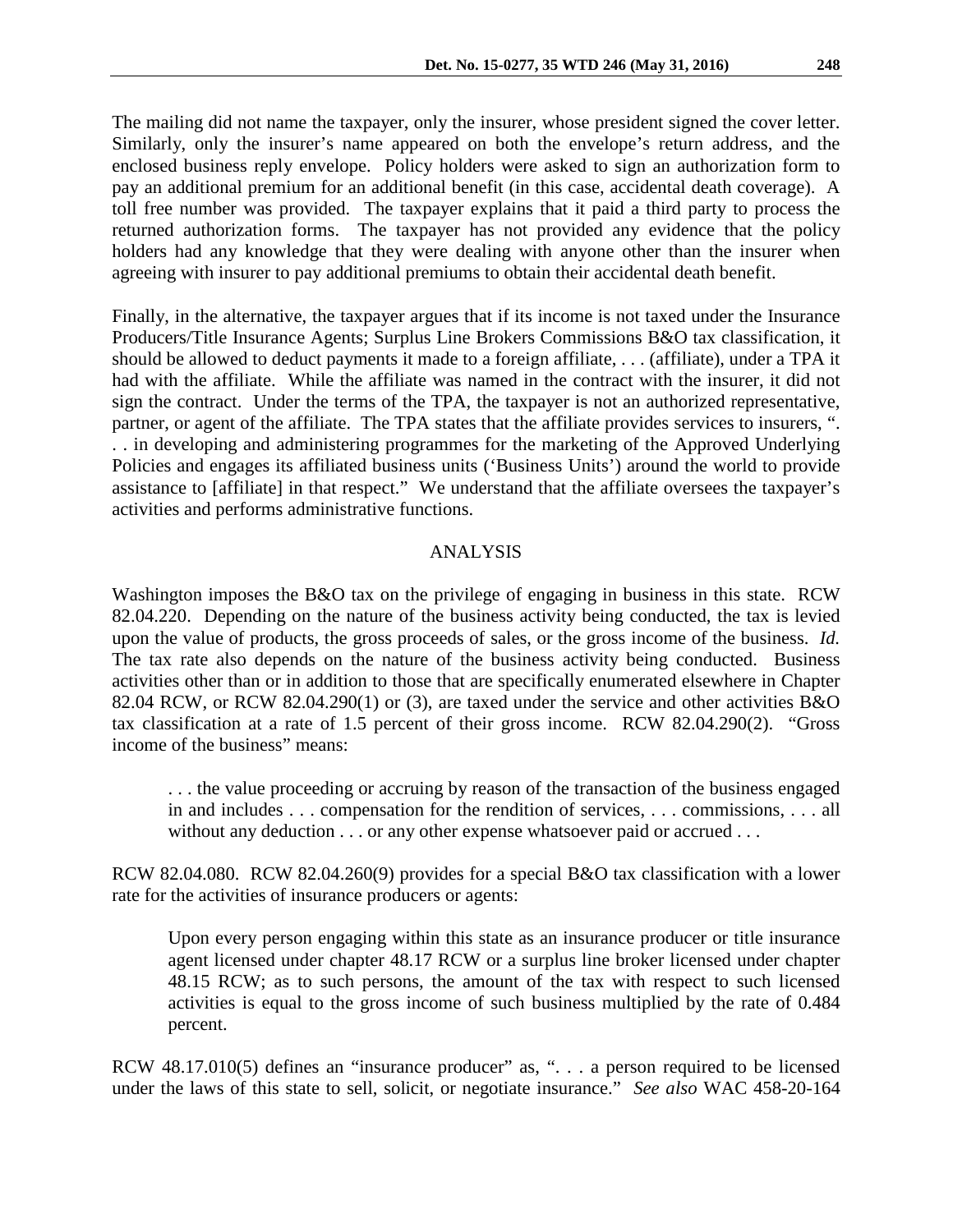(Rule 164). Under Rule 164(3) persons engaged in business as insurance producers are taxable under the insurance producers B&O tax classification on commissions and fees "on gross income earned from such licensed activities." From the information provided, $3$  the gross income from taxpayer's activities are not "from such licensed activities," but derived from developing and administering marketing plans. While the taxpayer is a licensed insurance producer, based on the information provided regarding the services it performs for the income from the insurer, we consider it to be providing marketing services for the insurer, not selling, soliciting, or negotiating insurance on the insurer's behalf. Marketing services are subject to B&O tax under the service and other activities classification in RCW 82.04.290 while insurance producers are classified under RCW 82.04.260(9). Persons engaged in activities that are subject to tax under two or more provisions of RCW 82.04.230 through 82.04.298, inclusive, are taxable under each provision applicable to those activities. *See* RCW 82.04.440.

While we recognize that the taxpayer is licensed under the laws of Washington to sell, solicit, or negotiate insurance, there is no evidence that it performed those activities during the audit period. It did not perform those activities for the insurer, the only contract of which we are aware for the audit period. From the materials submitted, policy holders would believe that they are only dealing with the insurer, not someone else selling, soliciting, or negotiating their insurance. Even the filings with the OIC during the audit period do not list the taxpayer as an insurance producer for the insurer.

The taxpayer provides analysis, marketing, and mailing services for the insurer. The policy holders are unaware of the taxpayer. The insurer uses the taxpayer's services to best market its policies, not to deal with the policy holders on its behalf or to provide insurance to the policy holders. Under the facts before us, the taxpayer's activities at issue are not those of an insurance producer linking the policy holders to the insurer, but are marketing services, which include analysis and mailings for the insurer, and allow the insurer (not the taxpayer) to solicit additional business from its policy holders. These activities are not "with respect to such licensed activities," contemplated by RCW 82.04.260(9). As such, we conclude that TAA appropriately assessed B&O tax under the service and other activities classification.

Under RCW 82.04.080(1), no deductions are allowed to arrive at gross income:

"Gross income of the business" means the value proceeding or accruing by reason of the transaction of the business engaged in and includes gross proceeds of sales, compensation for the rendition of services, gains realized from trading in stocks, bonds, or other evidences of indebtedness, interest, discount, rents, royalties, fees, commissions, dividends, and other emoluments however designated, all without any deduction on account of the cost of tangible property sold, the cost of materials used, labor costs, interest, discount, delivery costs, taxes, or any other expense whatsoever paid or accrued and without any deduction on account of losses.

Transfer pricing is a method used by controlled corporations to shift profits whereby affiliates charge each other for goods and services. *See* Treas. Reg. Section §1.482-7. The charges for

<span id="page-3-0"></span> $3$  The taxpayer only provided information (letters, forms, contracts) for ..., for whom the taxpayer was not shown as an insurance producer on the OIC website.